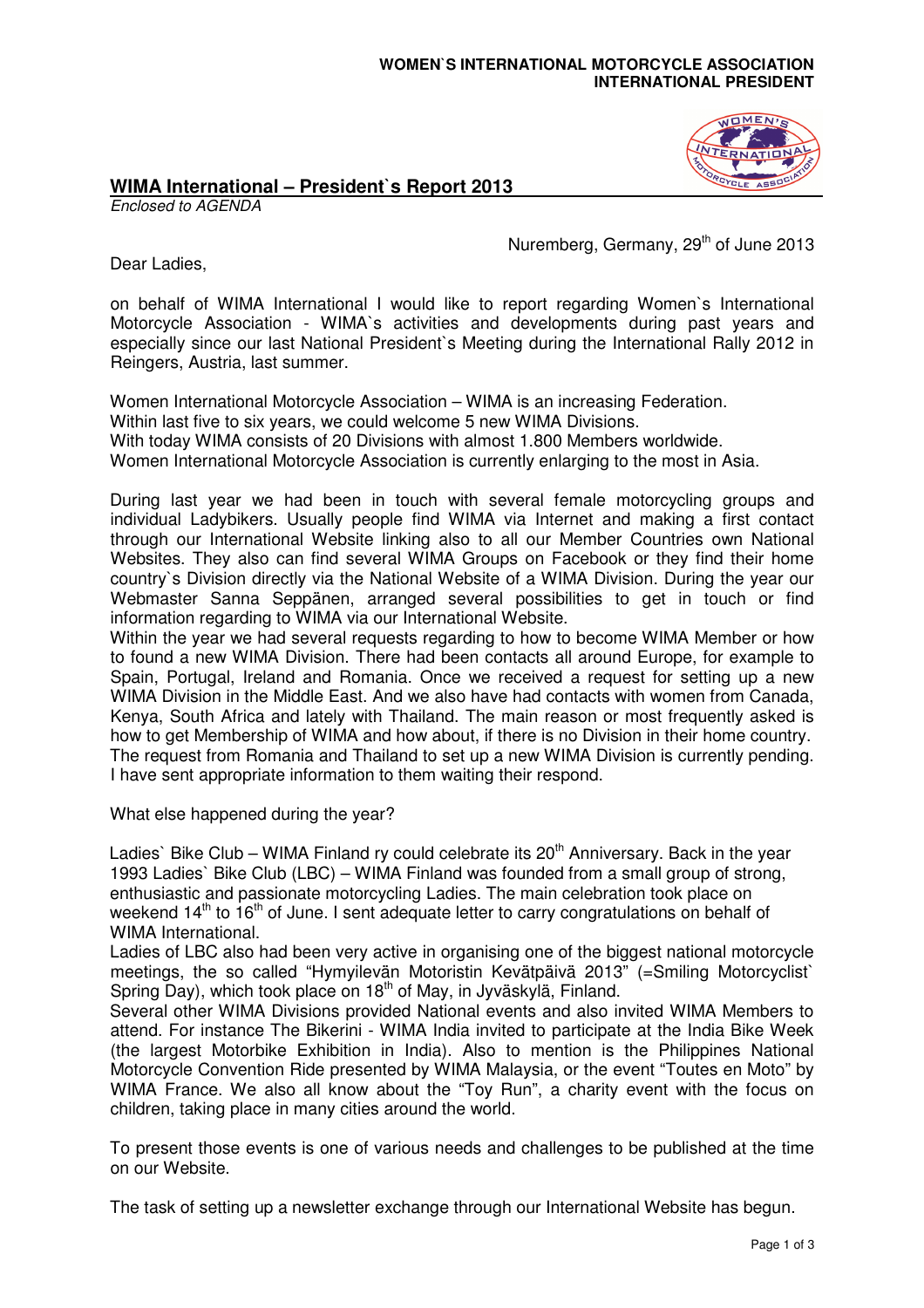I cannot thank enough for Ms. Keiko Osawa`s efforts on this issue. She developed and distributed a survey regarding to this. The result is currently pending.

In addition to this it is also great to see, that several WIMA Divisions are starting to share their National activities with other WIMA Divisions by offering a yearly Report.

During the year our working group regarding to revise our International Constitution has been also very active and efficient. I would like to thank Ms. Sanna Seppänen, Ms. Annelli Pille and Ms. Moira Stewart for their efforts regarding to this important issue. The revised International Constitution dated on April 2013 has been distributed to all WIMA Officials with the request for any commends. We will await the result and after being approved at this year`s President`s Meeting we can replace the former one.

This year we also could complete Personal Presentations of our WIMA Committee Members and Officers on our Website to give WIMA a face. Maybe we can enlarge this also to introduce WIMA National Presidents. I'll try  $\odot$ 

Our International Website is in conjunction with National Websites of our WIMA Divisions,

our signboard and public image, or I would go so far, the entrance for new Members.

It is a big challenge to keep our image up to date and to arrange and exchange news, introduce changes, share experience and inform about events during the year in an appropriate manner.

People also can find WIMA International and many of our WIMA Divisions organised in Groups via Facebook.

Public relation is getting more and more important as this is our main ability to attract new members and to enlarge our Association and provide our network to women with the passion to ride and support and serve women motorcyclist around the world.

As WIMA has already a tradition of more than sixty years we also can proudly present an arrangement of Historic Materials on our Website. It is great to find Rally Reports about WIMA Rallies in the past accompanied with historic photos. Also there are several articles published on magazines and newspapers to find, some short stories written by WIMA Members and the one or other National Newsletter from our WIMA Divisions. So people can get an impression about the wide range WIMA International is providing for their Members.

Our WIMA Officers are taking care, acting within the scope of their duties and step by step, to collecting, editing and presenting those Materials on our International Website.

Our International Webmaster Ms Sanna Seppänen created an automatic forwarder for emails to all WIMA Officials, a "Members only" section, a section which is meant for to publish historic materials, fotos and articles, a section for to publish Rally Reports and many more effective functions on our International Website.

It is also to mention that we never ever had so many volunteer countries willing in hosting a WIMA Rally, the European or the International one. We have volunteer countries interested to host a WIMA Rally already until the year 2018. I cannot remember at any time to see such a big interest on hosting Rallies for so many years in front.

This year we also could welcome a new member on our WIMA Government.

Ms. Zara Strange has been elected to take over as our WIMA International Merchandise Officer. International Merchandise is also an important tool and effective task to make WIMA International attractive. I take the opportunity to welcome and thank her, as she will take care to arrange everything for a functional International Merchandising, not an easy task.

At this point I would like to express my special thanks to Ms. Jan Duke, our former International Merchandise Officer for her efforts during those past years taking care regarding our International Merchandise. I would like to remind as an example her efforts in